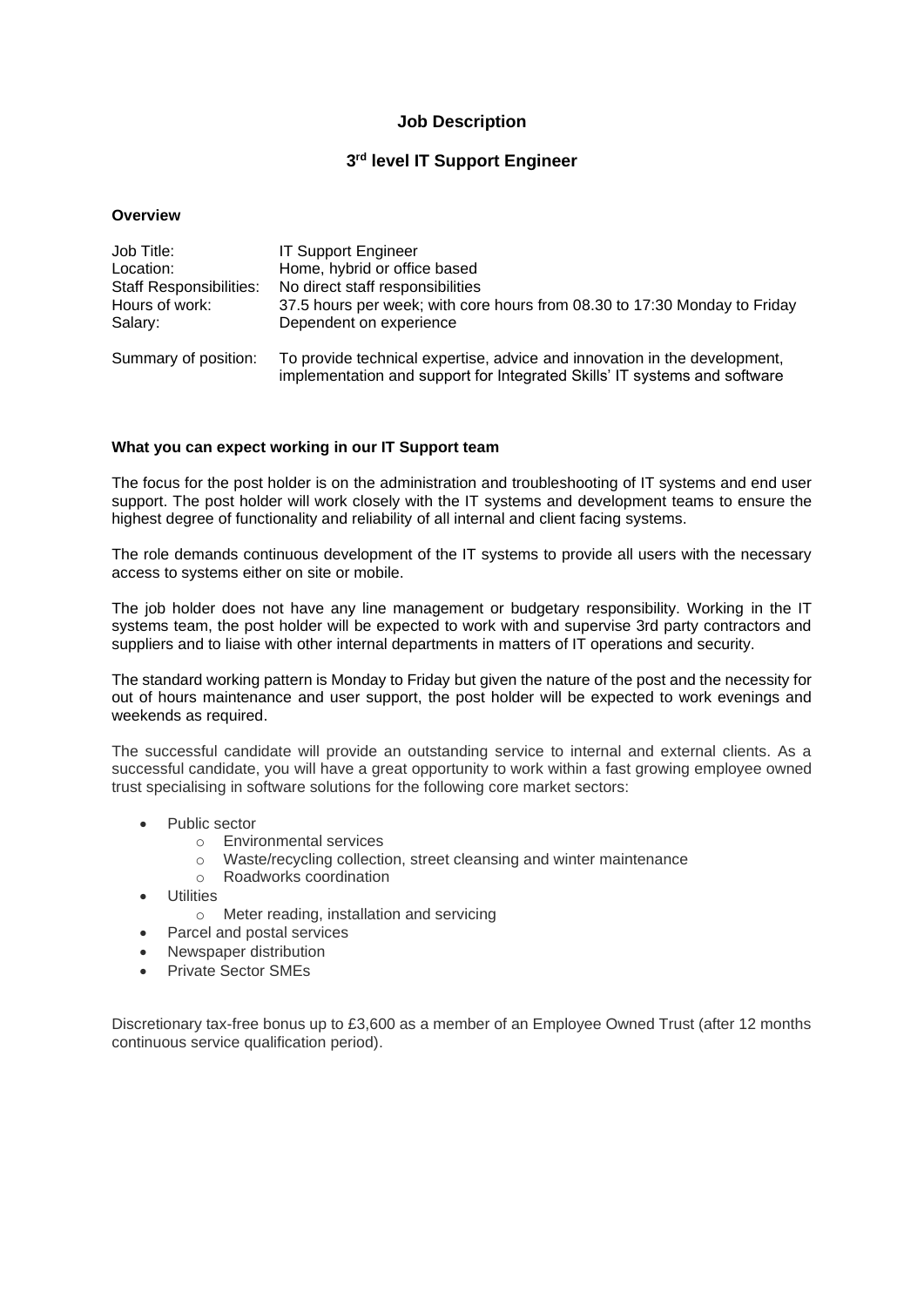## **Primary responsibilities**

## *User Support*

- Point of contact for first, second and third line support
- Logging and troubleshooting of IT related issues
- Taking ownership of user related issues and ensuring efficient communication with users
- Resolving user related issues in a timely manner
- Working closely with colleagues and end users to ensure technical compatibility and user satisfaction
- Running training sessions and workshops

### *Systems Support*

- Researching emerging technologies
- Conducting regular reviews of systems and generating reports on efficiencies
- Identifying areas where improvements can be made as well as identifying options for potential solutions and assessing them for both technical and business suitability
- Mitigating risks by planning and executing systems maintenance and upgrades
- Continuously improving knowledge and understanding of the products and services required to support all clients and users
- Creating, managing and maintaining staff and client user accounts
- Sourcing replacement hardware
- Installing, configuring and maintaining hardware and software systems
- Maintaining records of software licences and contracts
- Working alongside the systems team to structure and prioritise business requirements and communicating plans with stakeholders for review and approval
- Preparing cost benefit analysis for system upgrades
- Maintaining Azure and onsite Active Directory
- Liaising with software development teams to maintain customer facing software
- Maintaining an accurate and up to date asset database
- Creating technical documentation for the organisation
- Liaising with 3rd party suppliers to ensure the smooth delivery of IT services to the business